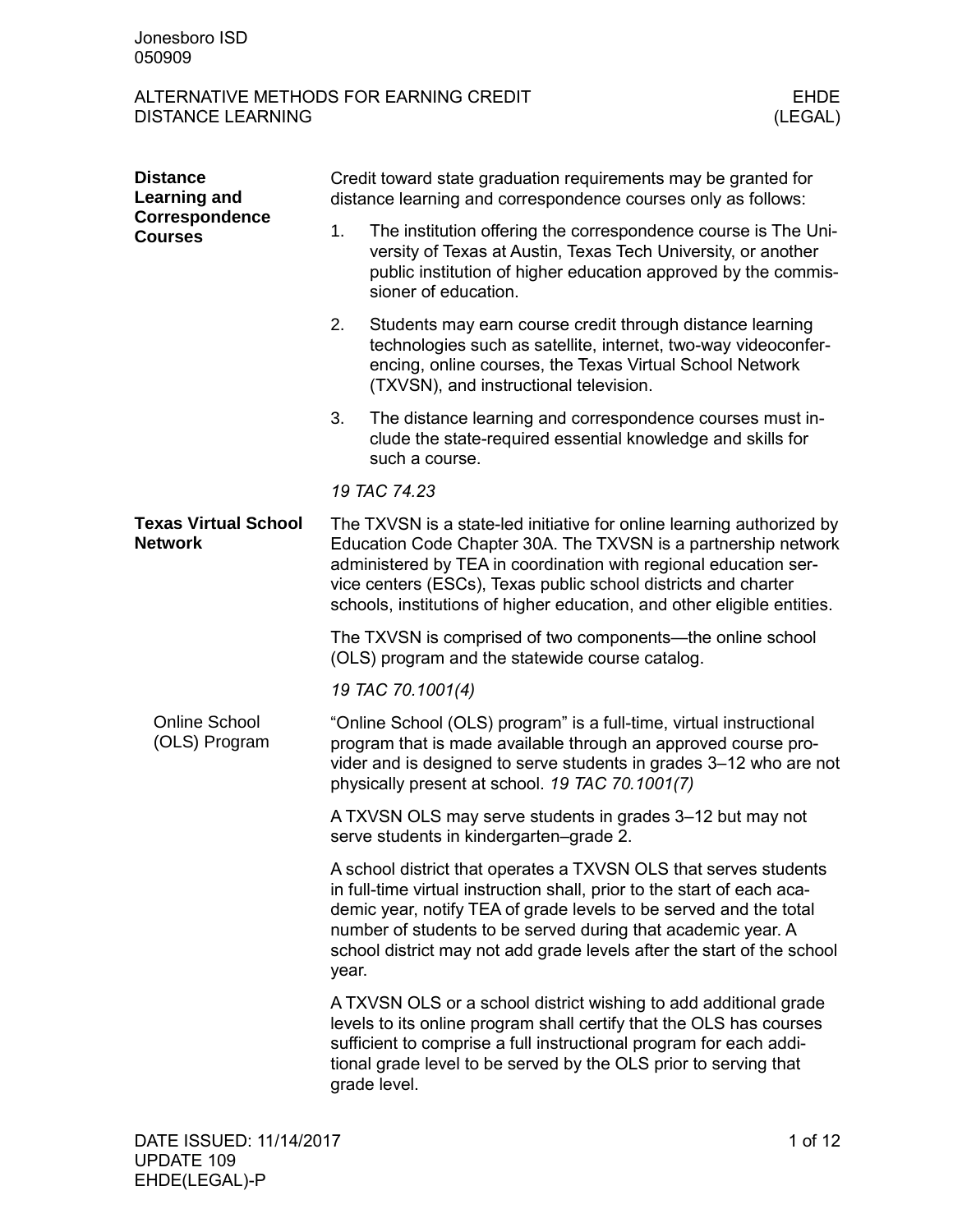|                                    |                                                                                                                                                                                                                                  | School districts approved to serve as TXVSN OLSs shall follow the<br>TEA procedures related to obtaining a campus number for the vir-<br>tual campus through which they serve their TXVSN OLS students. |  |  |
|------------------------------------|----------------------------------------------------------------------------------------------------------------------------------------------------------------------------------------------------------------------------------|---------------------------------------------------------------------------------------------------------------------------------------------------------------------------------------------------------|--|--|
|                                    | School districts serving as TXVSN OLSs must follow all require-<br>ments in 19 Administrative Code 70.1011.                                                                                                                      |                                                                                                                                                                                                         |  |  |
|                                    |                                                                                                                                                                                                                                  | 19 TAC 70.1011                                                                                                                                                                                          |  |  |
| <b>Statewide Course</b><br>Catalog | "Statewide course catalog" is a supplemental online high school in-<br>structional program available through approved providers. 19 TAC<br>70.1001(10)                                                                           |                                                                                                                                                                                                         |  |  |
| <b>Course Providers</b>            | A TXVSN course provider is an entity that provides an electronic<br>course through the TXVSN. Course providers include TXVSN<br>OLSs and providers in the statewide course catalog. 19 TAC<br>70.1001(8)                         |                                                                                                                                                                                                         |  |  |
| <b>Electronic Course</b>           |                                                                                                                                                                                                                                  | "Electronic course" means an educational course in which:                                                                                                                                               |  |  |
|                                    | 1.                                                                                                                                                                                                                               | Instruction and content are delivered primarily over the inter-<br>net;                                                                                                                                 |  |  |
|                                    | 2.                                                                                                                                                                                                                               | A student and teacher are in different locations for a majority<br>of the student's instructional period;                                                                                               |  |  |
|                                    | 3.                                                                                                                                                                                                                               | Most instructional activities take place in an online environ-<br>ment;                                                                                                                                 |  |  |
|                                    | 4.                                                                                                                                                                                                                               | The online instructional activities are integral to the academic<br>program;                                                                                                                            |  |  |
|                                    | 5.                                                                                                                                                                                                                               | Extensive communication between a student and a teacher<br>and among students is emphasized; and                                                                                                        |  |  |
|                                    | 6.                                                                                                                                                                                                                               | A student is not required to be located on the physical prem-<br>ises of a school district or open-enrollment charter school.                                                                           |  |  |
|                                    | An electronic course is the equivalent of what would typically be<br>taught in one semester. For example: English IA is treated as a sin-<br>gle electronic course and English IB is treated as a single elec-<br>tronic course. |                                                                                                                                                                                                         |  |  |
|                                    | Education Code 30A.001(4); 19 TAC 70.1001(1)                                                                                                                                                                                     |                                                                                                                                                                                                         |  |  |
| <b>OLS Eligibility</b>             | To be eligible to serve as a TXVSN OLS, a school district shall:                                                                                                                                                                 |                                                                                                                                                                                                         |  |  |
|                                    | 1.                                                                                                                                                                                                                               | Have a current accreditation status of Accredited under 19<br>Administrative Code 97.1055 (Accreditation Status);                                                                                       |  |  |
|                                    | 2.                                                                                                                                                                                                                               | Be rated acceptable under Education Code 39.054;                                                                                                                                                        |  |  |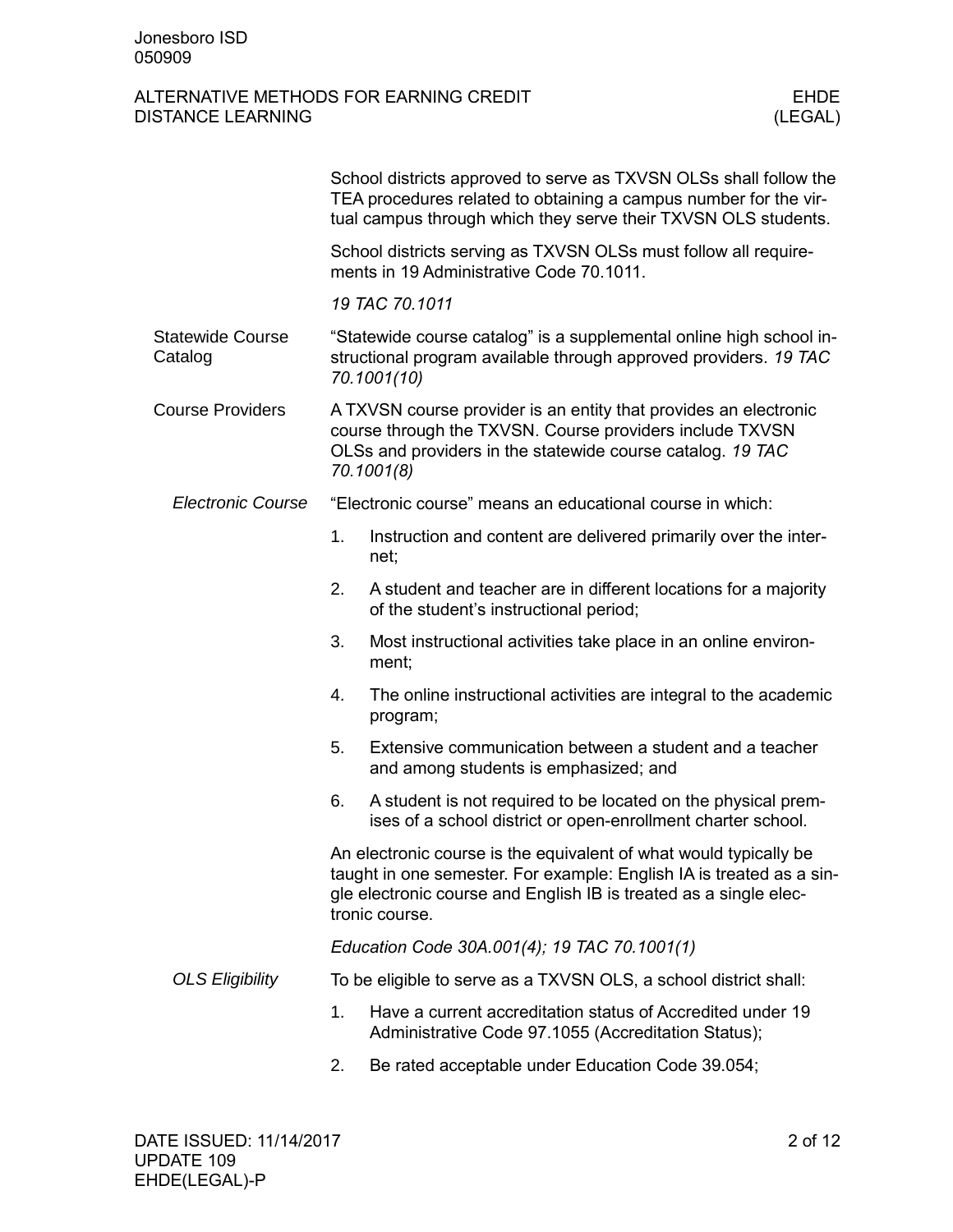|                                                            | 3. | Be rated at the Standard Achievement level or higher under<br>the state financial accountability rating system under 19 Ad-<br>ministrative Code 109.1001 (Types of Financial Accountability<br>Ratings);                                                                                                                                                                                                                                                                                                             |
|------------------------------------------------------------|----|-----------------------------------------------------------------------------------------------------------------------------------------------------------------------------------------------------------------------------------------------------------------------------------------------------------------------------------------------------------------------------------------------------------------------------------------------------------------------------------------------------------------------|
|                                                            | 4. | Have met statutory requirements for timely submission of an-<br>nual audit and compliance reports, Public Education Infor-<br>mation Management System (PEIMS) reports, and timely de-<br>posits with the Teacher Retirement System, with all records<br>and reports reflecting satisfactory performance;                                                                                                                                                                                                             |
|                                                            | 5. | Be in good standing with other programs, grants, and projects<br>administered through TEA; and                                                                                                                                                                                                                                                                                                                                                                                                                        |
|                                                            | 6. | Have been approved to operate a TXVSN OLS as of Janu-<br>ary 1, 2013.                                                                                                                                                                                                                                                                                                                                                                                                                                                 |
|                                                            |    | 19 TAC 70.1009(a)                                                                                                                                                                                                                                                                                                                                                                                                                                                                                                     |
| <b>Statewide Course</b><br>Catalog Provider<br>Eligibility |    | To be eligible to serve as a course provider in the TXVSN<br>statewide course catalog, a district must be rated acceptable under<br>Education Code 39.054. A Texas school district may provide an<br>electronic course through the TXVSN to a student enrolled in that<br>district or school, a student enrolled in another school district or<br>school in the state, or a student who resides in Texas who is en-<br>rolled in a school other than a public school district or charter<br>school. 19 TAC 70.1007(a) |
| General                                                    |    | TXVSN course providers shall:                                                                                                                                                                                                                                                                                                                                                                                                                                                                                         |
| Requirements                                               | 1. | Provide the TXVSN receiver district in which each TXVSN<br>student is enrolled with written notice of a student's perfor-<br>mance in the course at least once every 12 weeks;                                                                                                                                                                                                                                                                                                                                        |
|                                                            | 2. | Provide the TXVSN receiver district in which each TXVSN<br>student is enrolled with written notice of a student's perfor-<br>mance at least once every three weeks if the student's perfor-<br>mance in the course is consistently unsatisfactory, as deter-<br>mined by the TXVSN course provider;                                                                                                                                                                                                                   |
|                                                            | 3. | Notify students in writing upon enrollment to participate in the<br>TXVSN course with specific dates and details regarding en-<br>rollment;                                                                                                                                                                                                                                                                                                                                                                           |
|                                                            | 4. | Meet all federal and state requirements for educating students<br>with disabilities;                                                                                                                                                                                                                                                                                                                                                                                                                                  |
|                                                            | 5. | Provide a contingency plan for the continuation of instruc-<br>tional services to all TXVSN students allowing them to com-<br>plete their TXVSN courses in the event that the contract or<br>agreement through which the electronic courses are provided                                                                                                                                                                                                                                                              |
| DATE ISSUED: 11/14/2017                                    |    | 3 of 12                                                                                                                                                                                                                                                                                                                                                                                                                                                                                                               |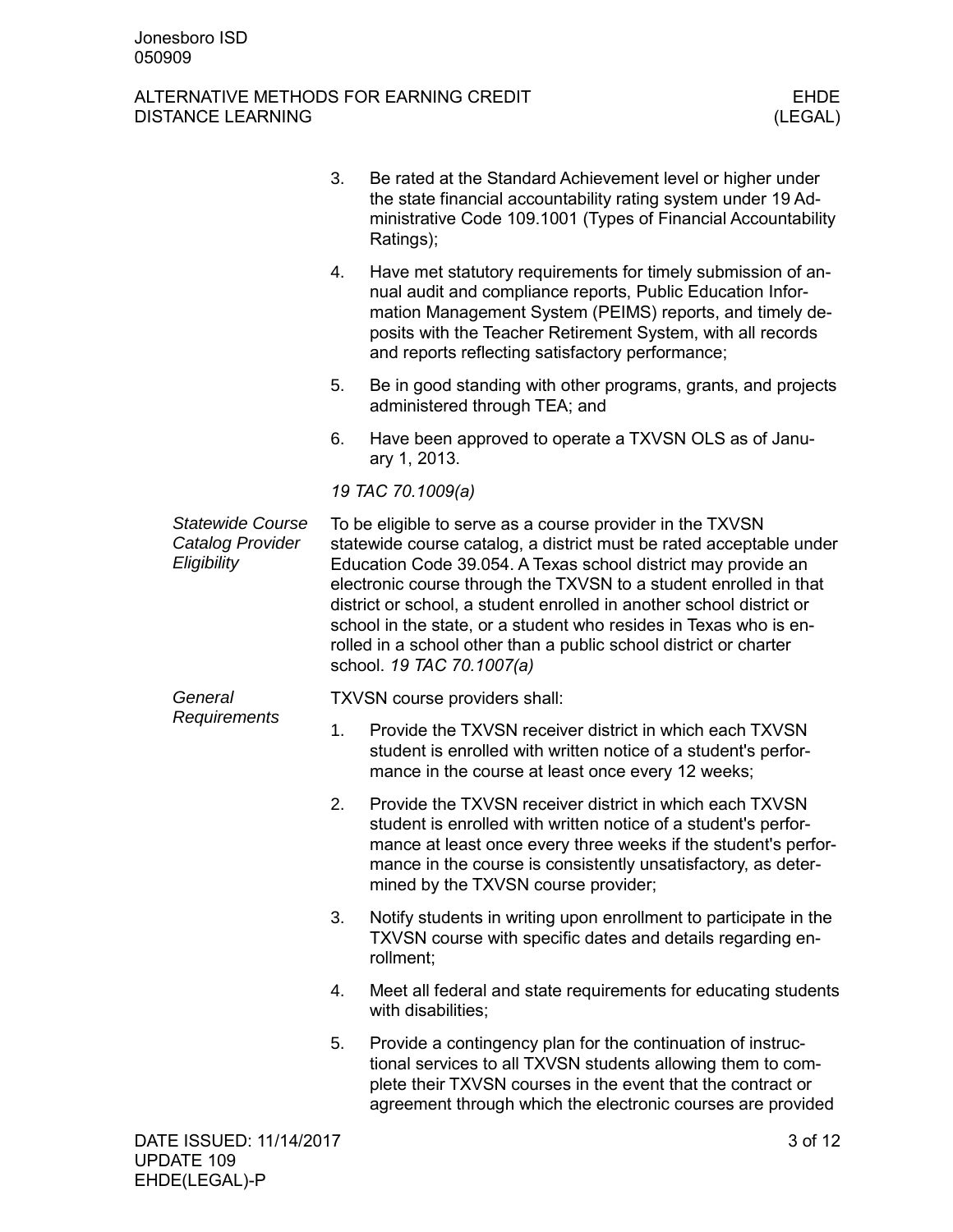|                                          |                                                                                                                                                                                                                                | are terminated or the TXVSN courses become unavailable to<br>students;                                                                                                                                                                                                                                                                                                                   |  |
|------------------------------------------|--------------------------------------------------------------------------------------------------------------------------------------------------------------------------------------------------------------------------------|------------------------------------------------------------------------------------------------------------------------------------------------------------------------------------------------------------------------------------------------------------------------------------------------------------------------------------------------------------------------------------------|--|
|                                          | 6.                                                                                                                                                                                                                             | Ensure a maximum class size limit of 40 students in a single<br>section of a course and ensure that the class size does not<br>exceed the maximum allowed by law, as applicable, which-<br>ever is less; and                                                                                                                                                                             |  |
|                                          | 7.                                                                                                                                                                                                                             | Meet all reporting requirements established by TXVSN central<br>operations, including timely submission of student perfor-<br>mance reports, course completion results, catalog data, data<br>required to verify instructor qualifications, and all data neces-<br>sary for the TXVSN Informed Choice Report required under<br>19 Administrative Code 70.1031 (Informed Choice Reports). |  |
|                                          |                                                                                                                                                                                                                                | 19 TAC 70.1007(c)                                                                                                                                                                                                                                                                                                                                                                        |  |
| <b>Receiver District</b><br>Requirements | A district is eligible to serve as a receiver district in the TXVSN<br>statewide course catalog. Each TXVSN receiver district shall:                                                                                           |                                                                                                                                                                                                                                                                                                                                                                                          |  |
|                                          | 1.                                                                                                                                                                                                                             | Register as a receiver district with TXVSN central operations;                                                                                                                                                                                                                                                                                                                           |  |
|                                          | 2.                                                                                                                                                                                                                             | Assign a qualified staff member to serve as the TXVSN coor-<br>dinator;                                                                                                                                                                                                                                                                                                                  |  |
|                                          | 3.                                                                                                                                                                                                                             | Enroll a student who resides in Texas and who is enrolled in a<br>school other than a public school district or charter school<br>upon request by the student and/or parent or guardian; and                                                                                                                                                                                             |  |
|                                          | 4.                                                                                                                                                                                                                             | In accordance with 19 Administrative Code 74.26 (Award of<br>Credit), award credit to a student enrolled in the district who<br>has successfully completed all state and local requirements<br>and received a grade that is the equivalent of 70 on a scale of<br>100, based upon the essential knowledge and skills for a<br>course offered through the TXVSN statewide course catalog. |  |
|                                          |                                                                                                                                                                                                                                | 19 TAC 70.1008                                                                                                                                                                                                                                                                                                                                                                           |  |
| Courses                                  | All electronic courses to be made available through the TXVSN<br>shall be reviewed and approved prior to being offered in accord-<br>ance with the course requirements at 19 Administrative Code<br>70.1005. 19 TAC 70.1005(a) |                                                                                                                                                                                                                                                                                                                                                                                          |  |
|                                          |                                                                                                                                                                                                                                | An electronic course or program that was offered or could have<br>been offered during the 2008-09 school year under former Educa-<br>tion Code 29.909, as that section existed on January 1, 2009, may<br>be offered during a subsequent school year through the TXVSN.<br>Education Code 30A.006                                                                                        |  |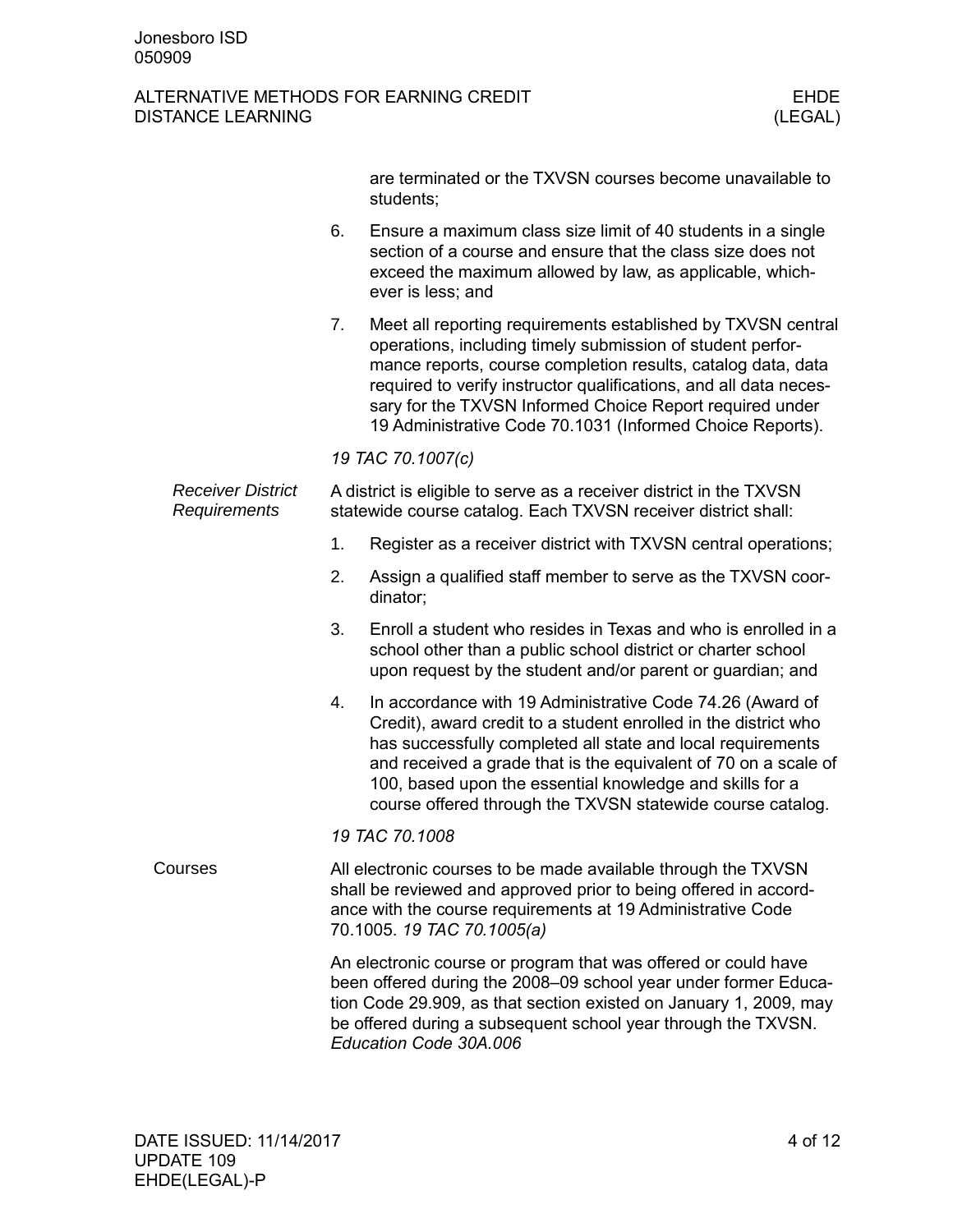| <b>Student Eligibility</b>                     | A student is eligible to enroll in a TXVSN course only if the student:                                                                                                                                                                                                                                                      |                                                                                                                                                                                                                                      |  |
|------------------------------------------------|-----------------------------------------------------------------------------------------------------------------------------------------------------------------------------------------------------------------------------------------------------------------------------------------------------------------------------|--------------------------------------------------------------------------------------------------------------------------------------------------------------------------------------------------------------------------------------|--|
| Generally                                      | 1.                                                                                                                                                                                                                                                                                                                          | On September 1 of the school year is younger than 21 years<br>of age or is younger than 26 years of age and entitled to the<br>benefits of the Foundation School Program under Education<br>Code 48.003;                             |  |
|                                                | 2.                                                                                                                                                                                                                                                                                                                          | Has not graduated from high school; and                                                                                                                                                                                              |  |
|                                                | 3.                                                                                                                                                                                                                                                                                                                          | Is otherwise eligible to enroll in a public school in this state.                                                                                                                                                                    |  |
|                                                |                                                                                                                                                                                                                                                                                                                             | A student is eligible to enroll full-time in courses provided through<br>the TXVSN only if:                                                                                                                                          |  |
|                                                | 1.                                                                                                                                                                                                                                                                                                                          | The student was enrolled in a public school in this state in the<br>preceding school year;                                                                                                                                           |  |
|                                                | 2.                                                                                                                                                                                                                                                                                                                          | The student is a dependent of a member of the United States<br>military who has been deployed or transferred to this state<br>and was enrolled in a publicly funded school outside of this<br>state in the preceding school year; or |  |
|                                                | 3.                                                                                                                                                                                                                                                                                                                          | The student has been placed in substitute care in this state,<br>regardless of whether the student was enrolled in a public<br>school in this state in the preceding school year.                                                    |  |
| <b>Exception for</b><br>Military<br>Dependents | A student is eligible to enroll in one or more TXVSN courses or en-<br>roll full-time in courses provided through the network if the student:                                                                                                                                                                               |                                                                                                                                                                                                                                      |  |
|                                                | 1.                                                                                                                                                                                                                                                                                                                          | Is a dependent of a member of the United States military;                                                                                                                                                                            |  |
|                                                | 2.                                                                                                                                                                                                                                                                                                                          | Was previously enrolled in high school in this state; and                                                                                                                                                                            |  |
|                                                | 3.                                                                                                                                                                                                                                                                                                                          | No longer resides in this state as a result of a military deploy-<br>ment or transfer.                                                                                                                                               |  |
| Provisional<br>Enrollment                      | If a student has not provided required evidence of eligibility to en-<br>roll, a TXVSN OLS may enroll a student provisionally for ten school<br>days and withdraw the student from the OLS if the student does<br>not provide the required evidence of eligibility within ten school<br>days of the provisional enrollment. |                                                                                                                                                                                                                                      |  |
|                                                |                                                                                                                                                                                                                                                                                                                             | Upon enrolling a student provisionally, the TXVSN OLS shall notify<br>the student and the student's parents or guardians that the student<br>will be withdrawn if documentation is not provided within the re-<br>quired timeframe.  |  |
|                                                | Education Code 30A.002; 19 TAC 70.1013                                                                                                                                                                                                                                                                                      |                                                                                                                                                                                                                                      |  |
| <b>Enrolled Students</b>                       |                                                                                                                                                                                                                                                                                                                             | A student who is enrolled in the district as a full-time student may<br>take one or more electronic courses through the TXVSN. Educa-<br>tion Code 30A.107(b)                                                                        |  |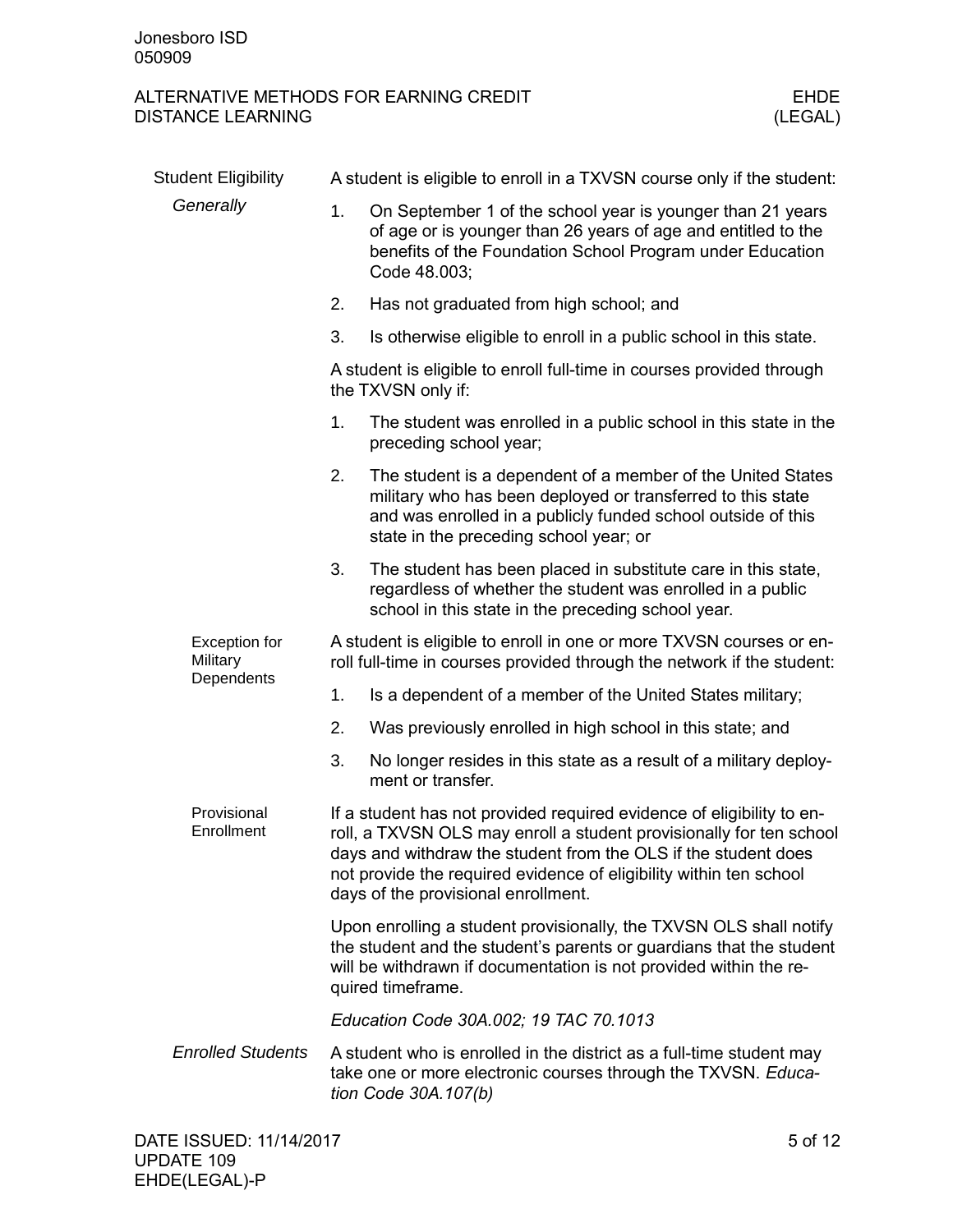| Unenrolled<br><b>Students</b> | A student who resides in this state but who is not enrolled in a<br>school district or open-enrollment charter school in this state as a<br>full-time student may, subject to Education Code 30A.155, enroll in<br>electronic courses through the TXVSN. The student: |                                                                                                                                                                                                                                     |  |  |
|-------------------------------|-----------------------------------------------------------------------------------------------------------------------------------------------------------------------------------------------------------------------------------------------------------------------|-------------------------------------------------------------------------------------------------------------------------------------------------------------------------------------------------------------------------------------|--|--|
|                               | 1.                                                                                                                                                                                                                                                                    | May not in any semester enroll in more than two electronic<br>courses offered through the TXVSN;                                                                                                                                    |  |  |
|                               | 2.                                                                                                                                                                                                                                                                    | Is not considered to be a public school student;                                                                                                                                                                                    |  |  |
|                               | 3.                                                                                                                                                                                                                                                                    | Must obtain access to a course provided through the network<br>through the school district or open-enrollment charter school<br>attendance zone in which the student resides;                                                       |  |  |
|                               | 4.                                                                                                                                                                                                                                                                    | Is not entitled to enroll in a course offered by a school district<br>or open-enrollment charter school other than an electronic<br>course provided through the network; and                                                        |  |  |
|                               | 5.                                                                                                                                                                                                                                                                    | Is not entitled to any right, privilege, activities, or services<br>available to a student enrolled in a public school, other than<br>the right to receive the appropriate unit of credit for complet-<br>ing an electronic course. |  |  |
|                               | Education Code 30A.107(c)                                                                                                                                                                                                                                             |                                                                                                                                                                                                                                     |  |  |
| Enrollment,<br>Advancement,   |                                                                                                                                                                                                                                                                       | A student taking a course through the TXVSN statewide course<br>catalog or a TXVSN OLS program is considered to:                                                                                                                    |  |  |
| and Withdrawal                | 1.                                                                                                                                                                                                                                                                    | Be enrolled in a TXVSN course when he or she begins receiv-<br>ing instruction and actively engages in instructional activities<br>in a TXVSN subject area or course;                                                               |  |  |
|                               | 2.                                                                                                                                                                                                                                                                    | Have successfully completed a course if the student demon-<br>strates academic proficiency and earns credit for the course,<br>as determined by the TXVSN teacher; and                                                              |  |  |
|                               | 3.                                                                                                                                                                                                                                                                    | Be, and must be reported as, withdrawn from the TXVSN<br>when the student is no longer actively participating in the<br>TXVSN course or program.                                                                                    |  |  |
|                               | A student taking a course through the TXVSN statewide course<br>catalog:                                                                                                                                                                                              |                                                                                                                                                                                                                                     |  |  |
|                               | 1.                                                                                                                                                                                                                                                                    | Shall enroll in each TXVSN course through the TXVSN online<br>registration system;                                                                                                                                                  |  |  |
|                               | 2.                                                                                                                                                                                                                                                                    | Shall be assigned a grade by the TXVSN teacher after the<br>drop period established by TXVSN central operations;                                                                                                                    |  |  |
|                               |                                                                                                                                                                                                                                                                       |                                                                                                                                                                                                                                     |  |  |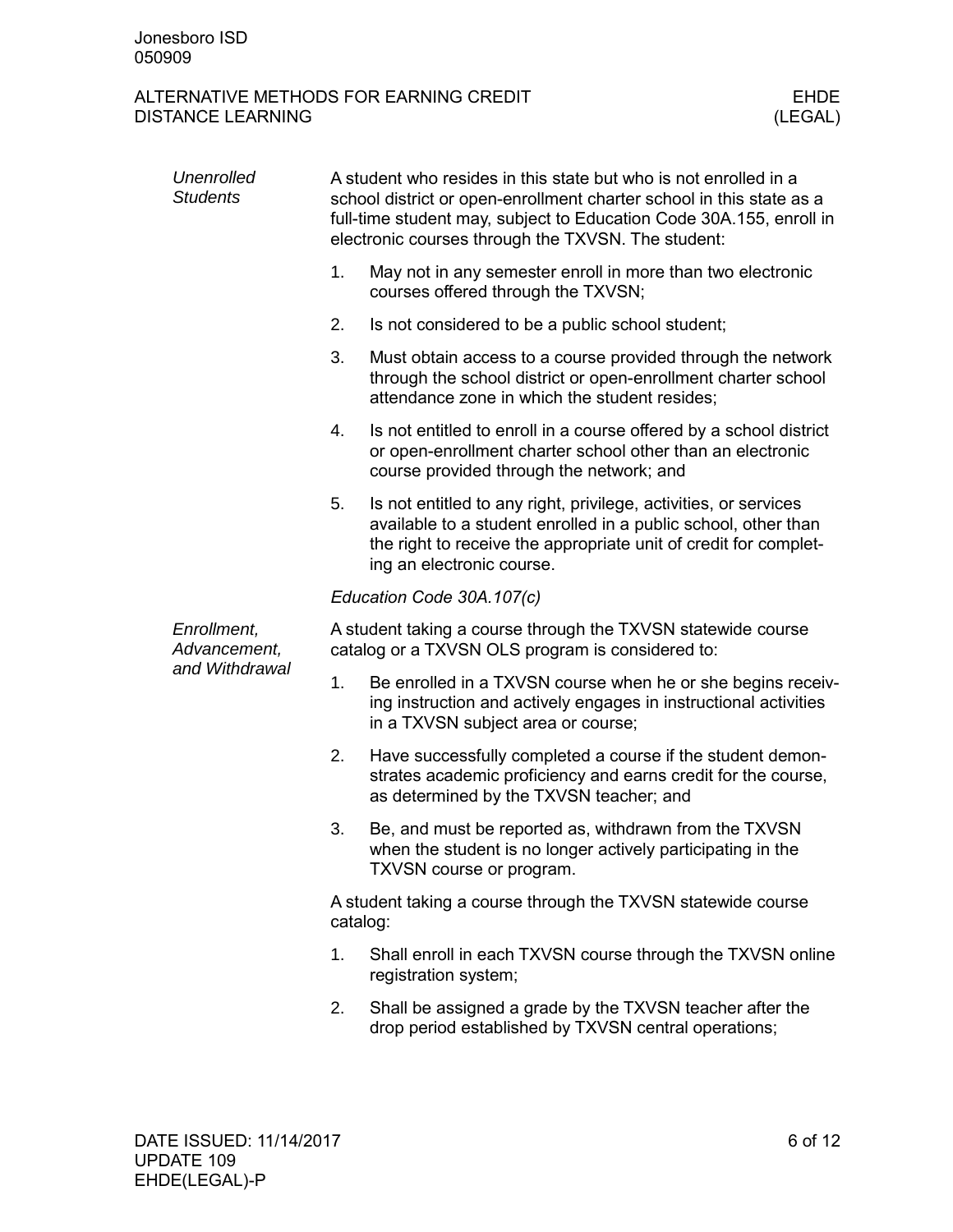|                          | 3. | May withdraw from a course taken through the TXVSN after<br>the instructional start date without academic or financial pen-<br>alty within the drop period established by TXVSN central op-<br>erations; and                                                                                                                                                                                                 |
|--------------------------|----|--------------------------------------------------------------------------------------------------------------------------------------------------------------------------------------------------------------------------------------------------------------------------------------------------------------------------------------------------------------------------------------------------------------|
|                          | 4. | Shall have the grade assigned by the TXVSN teacher added<br>to the student's transcript by the student's home district.                                                                                                                                                                                                                                                                                      |
|                          |    | A student enrolled full time in grades 3-8 must demonstrate aca-<br>demic proficiency sufficient to earn promotion to the next grade, as<br>determined by the TXVSN teacher for the educational program.                                                                                                                                                                                                     |
|                          |    | 19 TAC 70.1015                                                                                                                                                                                                                                                                                                                                                                                               |
| Compulsory<br>Attendance |    | Texas public school students are not required to be in physical at-<br>tendance while participating in courses through a TXVSN OLS or<br>the TXVSN course catalog.                                                                                                                                                                                                                                           |
|                          |    | Based upon successful completion of a TXVSN course for students<br>in grades 9-12 or a TXVSN OLS instructional program for students<br>in grades 3–8, students are considered to have met attendance re-<br>quirements for that course or program. A student who has success-<br>fully completed the grade level or course is eligible to receive any<br>weighted funding for which the student is eligible. |
|                          |    | For audit purposes, TXVSN course providers and TXVSN receiver<br>districts shall maintain documentation to support the students' suc-<br>cessful completion and to support verification of compulsory at-<br>tendance.                                                                                                                                                                                       |
|                          |    | "TXVSN receiver district" means a Texas public school district that<br>has students enrolled in the school district who take one or more<br>online courses through the TXVSN statewide course catalog.                                                                                                                                                                                                       |
|                          |    | 19 TAC 70.1001(9), .1017                                                                                                                                                                                                                                                                                                                                                                                     |
| <b>Local Policy</b>      |    | A district shall adopt a written policy that provides students enrolled<br>in the district with the opportunity to enroll in electronic courses<br>provided through the TXVSN statewide course catalog. The policy<br>must be consistent with the requirements regarding notice, enroll-<br>ment requests, and students with disabilities as described below.                                                |
|                          |    | A district shall, at least once per school year, send to a parent of<br>each district student enrolled at the middle or high school level a<br>copy of the policy. A district may send the policy with any other in-<br>formation that the district sends to a parent.                                                                                                                                       |
|                          |    | Education Code 30A.007; 19 TAC 70.1033                                                                                                                                                                                                                                                                                                                                                                       |
| <b>Notice</b>            |    | At the time and in the manner that a district informs students and<br>parents about courses that are offered in the district's traditional                                                                                                                                                                                                                                                                   |
|                          |    |                                                                                                                                                                                                                                                                                                                                                                                                              |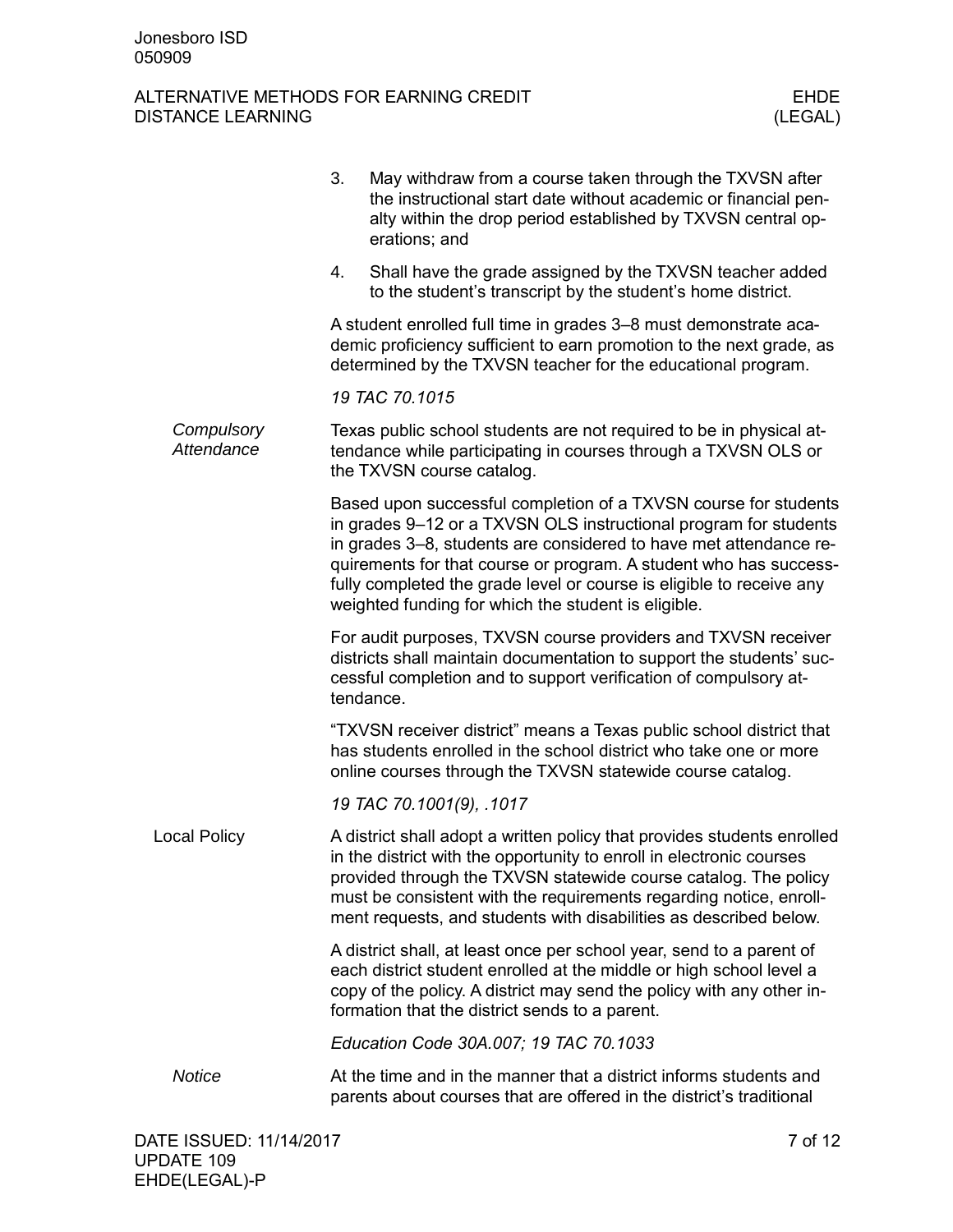|                                      | TXVSN.                                                                                                                                                                          | classroom setting, the district shall notify parents and students of<br>the option to enroll in an electronic course offered through the                                                                                                                                                                                                                                                                                                                                            |  |
|--------------------------------------|---------------------------------------------------------------------------------------------------------------------------------------------------------------------------------|-------------------------------------------------------------------------------------------------------------------------------------------------------------------------------------------------------------------------------------------------------------------------------------------------------------------------------------------------------------------------------------------------------------------------------------------------------------------------------------|--|
| Requests to<br>Enroll                | Except as provided below, a district may not deny the request of a<br>parent of a full-time student to enroll the student in an electronic<br>course offered through the TXVSN. |                                                                                                                                                                                                                                                                                                                                                                                                                                                                                     |  |
|                                      | A district may deny a request to enroll a student in an electronic<br>course if:                                                                                                |                                                                                                                                                                                                                                                                                                                                                                                                                                                                                     |  |
|                                      | 1.                                                                                                                                                                              | A student attempts to enroll in a course load that is incon-<br>sistent with the student's high school graduation plan or re-<br>quirements for college admission or earning an industry certi-<br>fication;                                                                                                                                                                                                                                                                        |  |
|                                      | 2.                                                                                                                                                                              | The student requests permission to enroll in an electronic<br>course at a time that is not consistent with the enrollment pe-<br>riod established by the district providing the course; or                                                                                                                                                                                                                                                                                          |  |
|                                      | 3.                                                                                                                                                                              | The district offers a substantially similar course.                                                                                                                                                                                                                                                                                                                                                                                                                                 |  |
|                                      |                                                                                                                                                                                 | The course provider shall make all reasonable efforts to accommo-<br>date the enrollment of a student in the course under special cir-<br>cumstances.                                                                                                                                                                                                                                                                                                                               |  |
|                                      |                                                                                                                                                                                 | If a parent of a student requests permission to enroll the student in<br>a TXVSN course, a district has discretion to select a course pro-<br>vider approved by TEA for the course in which the student will en-<br>roll based on factors including the informed choice report required<br>by Education Code 30A.108(b).                                                                                                                                                            |  |
| Appeals                              |                                                                                                                                                                                 | A parent may appeal to the commissioner a district's decision to<br>deny a request to enroll a student in an electronic course offered<br>through the TXVSN. The commissioner's decision under this sub-<br>section is final and may not be appealed.                                                                                                                                                                                                                               |  |
|                                      | Education Code 26.0031; 19 TAC 70.1008, .1035                                                                                                                                   |                                                                                                                                                                                                                                                                                                                                                                                                                                                                                     |  |
| Students with<br><b>Disabilities</b> |                                                                                                                                                                                 | For purposes of the policy, the determination of whether or not an<br>electronic course will meet the needs of a student with a disability<br>shall be made by the student's admission, review, and dismissal<br>(ARD) committee in a manner consistent with state and federal<br>law, including the Individuals with Disabilities Education Act, 20<br>U.S.C. 1400 et seq., and Section 504 of the Rehabilitation Act of<br>1973, 29 U.S.C. Section 794. Education Code 30A.007(b) |  |
| Required<br>Enrollment<br>Prohibited | A school district or open-enrollment charter school may not require<br>a student to enroll in an electronic course. Education Code<br>30A.107(d)                                |                                                                                                                                                                                                                                                                                                                                                                                                                                                                                     |  |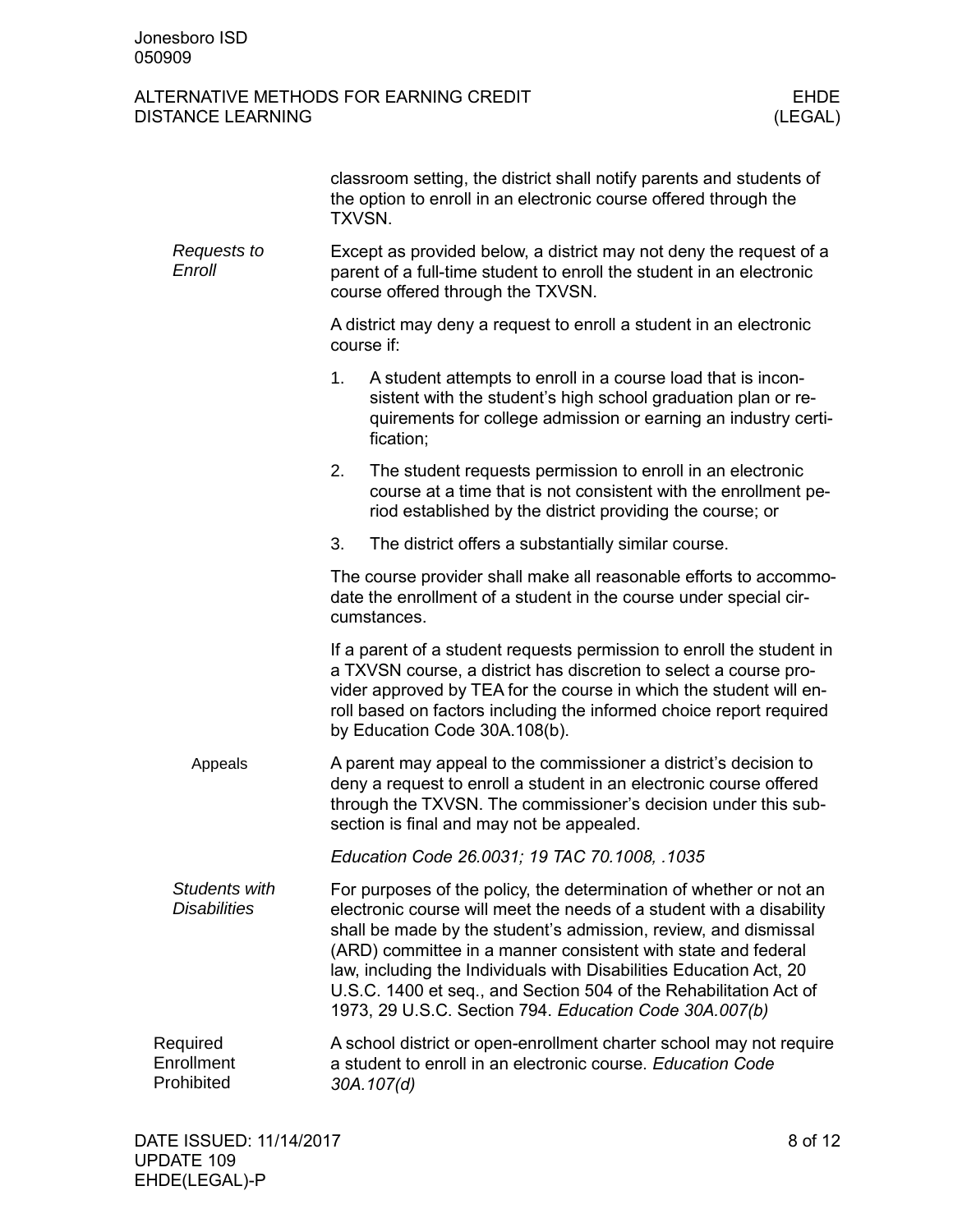| Inducements for<br>Enrollment<br>Prohibited | A course provider may not promise or provide equipment or any<br>other thing of value to a student or a student's parent as an induce-<br>ment for the student to enroll in an electronic course offered<br>through the TXVSN. The commissioner shall revoke approval of<br>electronic courses offered by a course provider that violates this<br>prohibition. The commissioner's action under this section is final<br>and may not be appealed. Education Code 30A.1052 |         |
|---------------------------------------------|--------------------------------------------------------------------------------------------------------------------------------------------------------------------------------------------------------------------------------------------------------------------------------------------------------------------------------------------------------------------------------------------------------------------------------------------------------------------------|---------|
| <b>Course Portability</b>                   | A student who transfers from one educational setting to another af-<br>ter beginning enrollment in an electronic course is entitled to con-<br>tinue enrollment in the course. Education Code 30A.1051; 19 TAC<br>70.1015(d)                                                                                                                                                                                                                                             |         |
| <b>Student</b><br>Assessment                | All Texas public school students enrolled in the TXVSN are re-<br>quired to take the statewide assessments as required in Education<br>Code 39.023 [see EKB]. The administration of the assessment in-<br>strument to the student enrolled in the electronic course must be<br>supervised by a proctor.                                                                                                                                                                  |         |
|                                             | A district shall report to the commissioner through the Public Edu-<br>cation Information Management System (PEIMS) the results of as-<br>sessment instruments administered to students enrolled in an elec-<br>tronic course offered through the TXVSN separately from the<br>results of assessment instruments administered to other students.                                                                                                                         |         |
|                                             | All districts participating in the TXVSN OLS program are included<br>in the state's academic accountability system.                                                                                                                                                                                                                                                                                                                                                      |         |
|                                             | Education Code 30A.110; 19 TAC 70.1023                                                                                                                                                                                                                                                                                                                                                                                                                                   |         |
| Funding                                     | A district in which a student is enrolled is entitled to funding under<br>Education Code Chapter 48 for the student's enrollment in a<br>TXVSN course in the same manner that the district is entitled to<br>funding for the student's enrollment in courses provided in a tradi-<br>tional classroom setting, provided that the student successfully<br>completes the electronic course.                                                                                |         |
|                                             | Funding is limited to a student's enrollment in not more than three<br>electronic courses during any school year, unless the student is<br>enrolled in a full-time online program that was operating on<br>January 1, 2013.                                                                                                                                                                                                                                              |         |
|                                             | Education Code 30A.153                                                                                                                                                                                                                                                                                                                                                                                                                                                   |         |
|                                             | A district may decline to pay the cost for a student of more than<br>three yearlong electronic courses, or the equivalent, during any<br>school year unless the student is enrolled in a full-time online pro-<br>gram that was operating on January 1, 2013. If the district declines<br>to pay the cost, a student is able to enroll in additional electronic<br>courses at the student's cost. Education Code 26.0031(c-1)                                            |         |
| DATE ISSUED: 11/14/2017                     |                                                                                                                                                                                                                                                                                                                                                                                                                                                                          | 9 of 12 |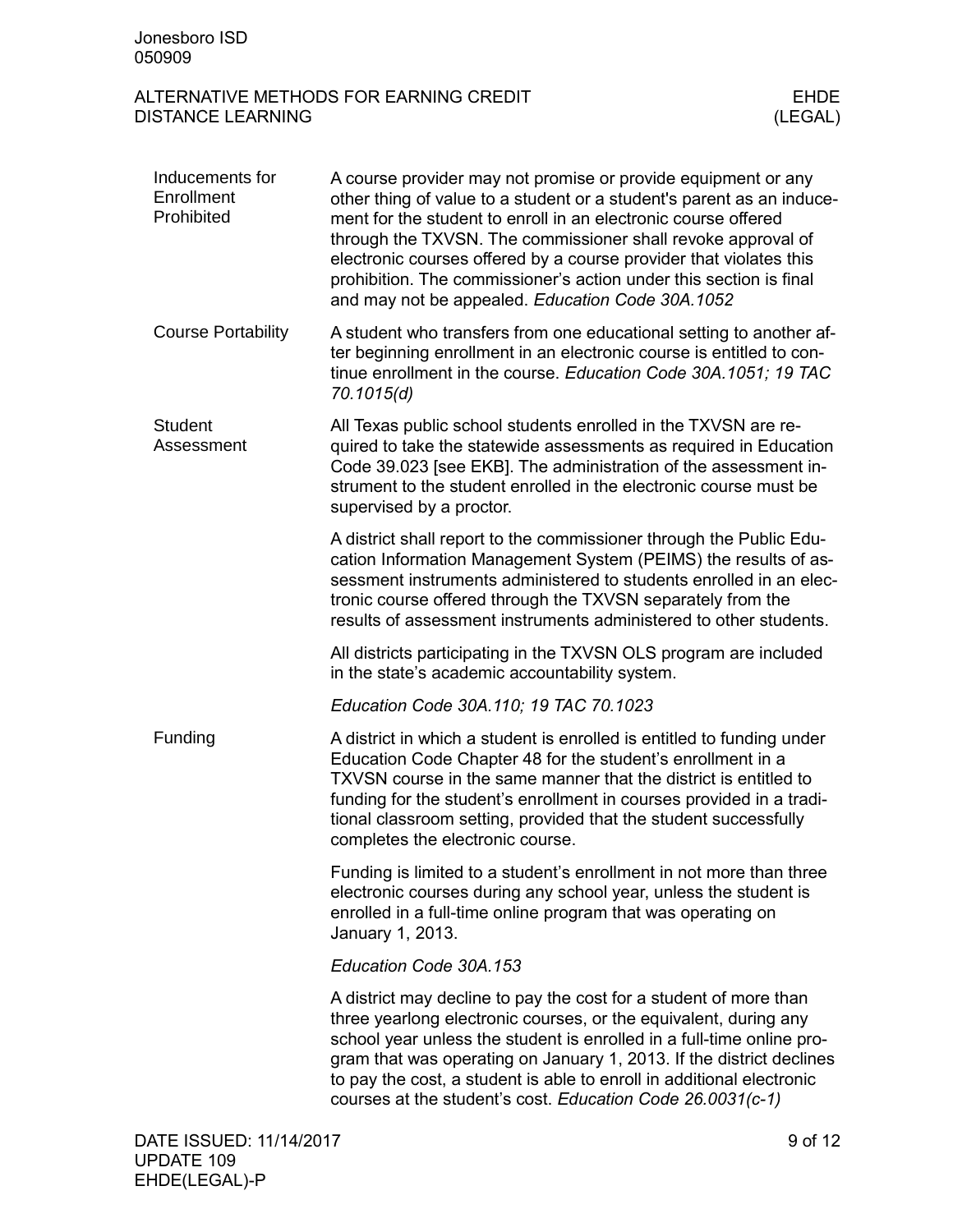| <b>Course Cost</b>                               | A district may charge the course cost for enrollment in a TXVSN<br>course to a student who resides in this state and:                                                                                                                                                                                                                                                                               |  |  |  |
|--------------------------------------------------|-----------------------------------------------------------------------------------------------------------------------------------------------------------------------------------------------------------------------------------------------------------------------------------------------------------------------------------------------------------------------------------------------------|--|--|--|
|                                                  | 1.<br>Is enrolled in the district as a full-time student with a course<br>load greater than that normally taken by students in the equiv-<br>alent grade level in other school districts; or                                                                                                                                                                                                        |  |  |  |
|                                                  | Elects to enroll in a TXVSN course for which the district in<br>2.<br>which the student is enrolled as a full-time student declines to<br>pay the cost as authorized by Education Code 26.0031(c-1).                                                                                                                                                                                                |  |  |  |
|                                                  | A district may charge the course cost for enrollment in a TXVSN<br>course during the summer.                                                                                                                                                                                                                                                                                                        |  |  |  |
|                                                  | A district shall charge the course cost for enrollment in a TXVSN<br>course to a student who resides in this state and is not enrolled in<br>a school district or open-enrollment charter school as a full-time<br>student.                                                                                                                                                                         |  |  |  |
|                                                  | A TXVSN course cost may not exceed the lesser of the cost of<br>providing the course or \$400.                                                                                                                                                                                                                                                                                                      |  |  |  |
|                                                  | A district may decline to pay the course costs for a student who<br>chooses to enroll in more than three year-long electronic courses,<br>or the equivalent, during any school year. This does not limit the<br>ability of the student to enroll in additional electronic courses of-<br>fered through the TXVSN at the student's expense.                                                          |  |  |  |
|                                                  | A district that is not the course provider may charge a student en-<br>rolled in the district a nominal fee, not to exceed \$50, if the student<br>enrolls in a TXVSN course that exceeds the course load normally<br>taken by students in the equivalent grade level.                                                                                                                              |  |  |  |
|                                                  | A course provider in the TXVSN statewide course catalog shall<br>receive:                                                                                                                                                                                                                                                                                                                           |  |  |  |
|                                                  | No more than 70 percent of the catalog course cost prior to a<br>1.<br>student successfully completing the course; and                                                                                                                                                                                                                                                                              |  |  |  |
|                                                  | 2.<br>The remaining 30 percent of the catalog course cost when the<br>student successfully completes the course.                                                                                                                                                                                                                                                                                    |  |  |  |
|                                                  | Education Code 30A.155(a)-(c-1); 19 TAC 70.1025                                                                                                                                                                                                                                                                                                                                                     |  |  |  |
| <b>Educators of</b><br><b>Electronic Courses</b> | Each instructor of an electronic course, including a dual credit<br>course, offered through the TXVSN by a course provider must be<br>certified under Education Code Chapter 21, Subchapter B, to teach<br>that course and grade level or meet the credentialing requirements<br>of the institution of higher education with which they are affiliated<br>and that is serving as a course provider. |  |  |  |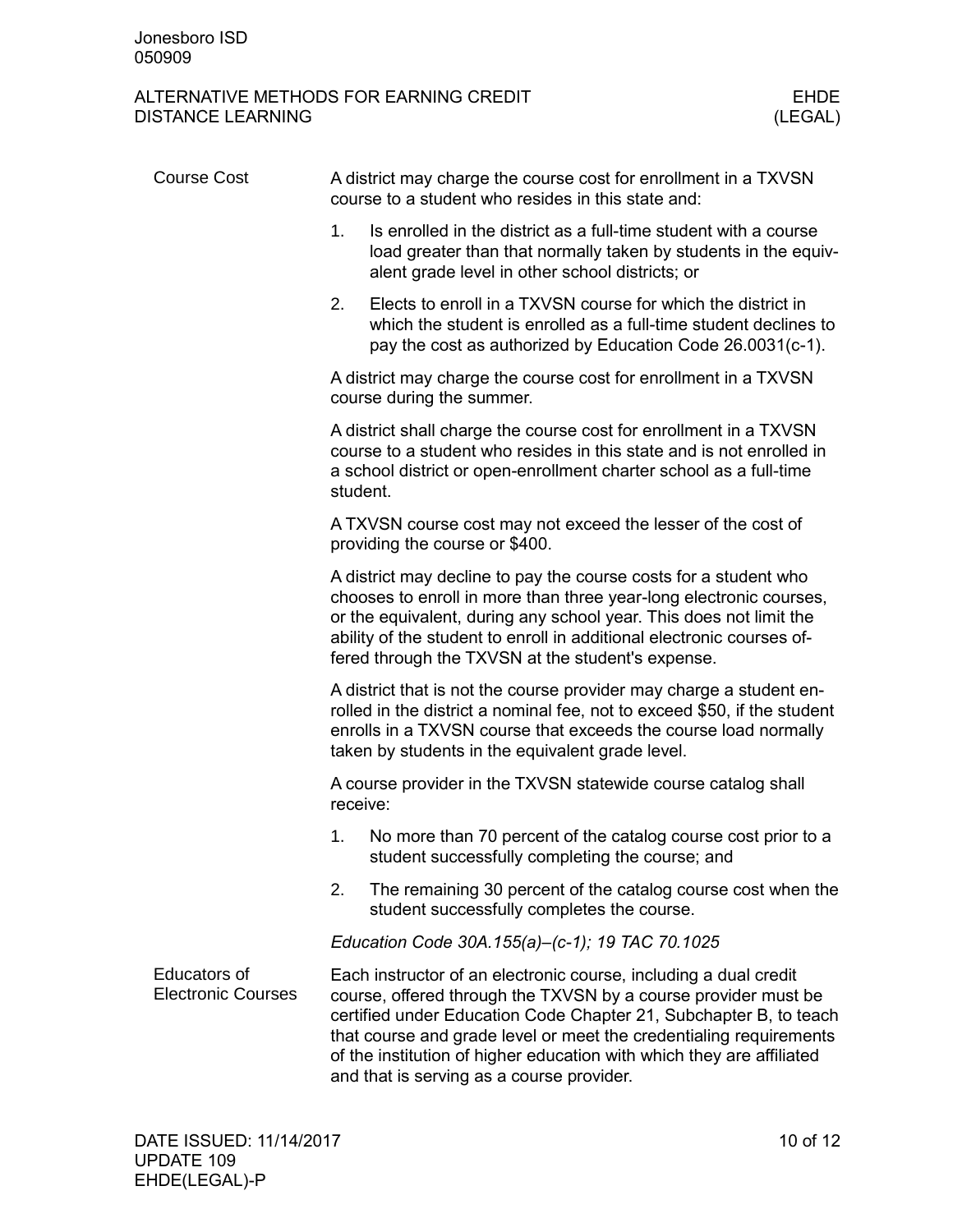#### ALTERNATIVE METHODS FOR EARNING CREDIT FOR THE REAL THREE FIDE DISTANCE LEARNING (LEGAL)

In addition, each instructor must successfully complete one continuing professional development course specific to online learning every three years, and:

- 1. Successfully complete a professional development course or program approved by TXVSN central operations before teaching an electronic course offered through the TXVSN; or
- 2. Have a graduate degree in online or distance learning and have demonstrated mastery of the International Association for K–12 Learning (iNACOL) National Standards for Quality Online Teaching; or
- 3. Have two or more years of documented experience teaching online courses for students in grades 3–12 and have demonstrated mastery of the iNACOL National Standards for Quality Online Teaching.

Each instructor of an electronic course, including a dual credit course, offered through the TXVSN by a course provider must meet highly qualified teacher requirements under the Elementary and Secondary Education Act, as applicable.

TXVSN course providers shall affirm the preparedness of teachers of TXVSN electronic courses to teach public school-age students in a highly interactive online classroom and shall:

- 1. Maintain records documenting:
	- a. Valid Texas educator certification credentials appropriate for the instructor's TXVSN assignment;
	- b. Successful initial completion of TXVSN-approved professional development, evidence of prior online teaching, or a graduate degree in online or distance learning; and
	- c. Instructors' demonstrated mastery of the iNACOL National Standards for Quality Online Teaching prior to teaching through the TXVSN;
- 2. Conduct and maintain records for background checks;
- 3. Maintain records of successful completion of continuing professional development;
- 4. Maintain records documenting successful completion of TXVSN-approved professional development before the end of the school year for any instructor who is hired after the school year has begun; and